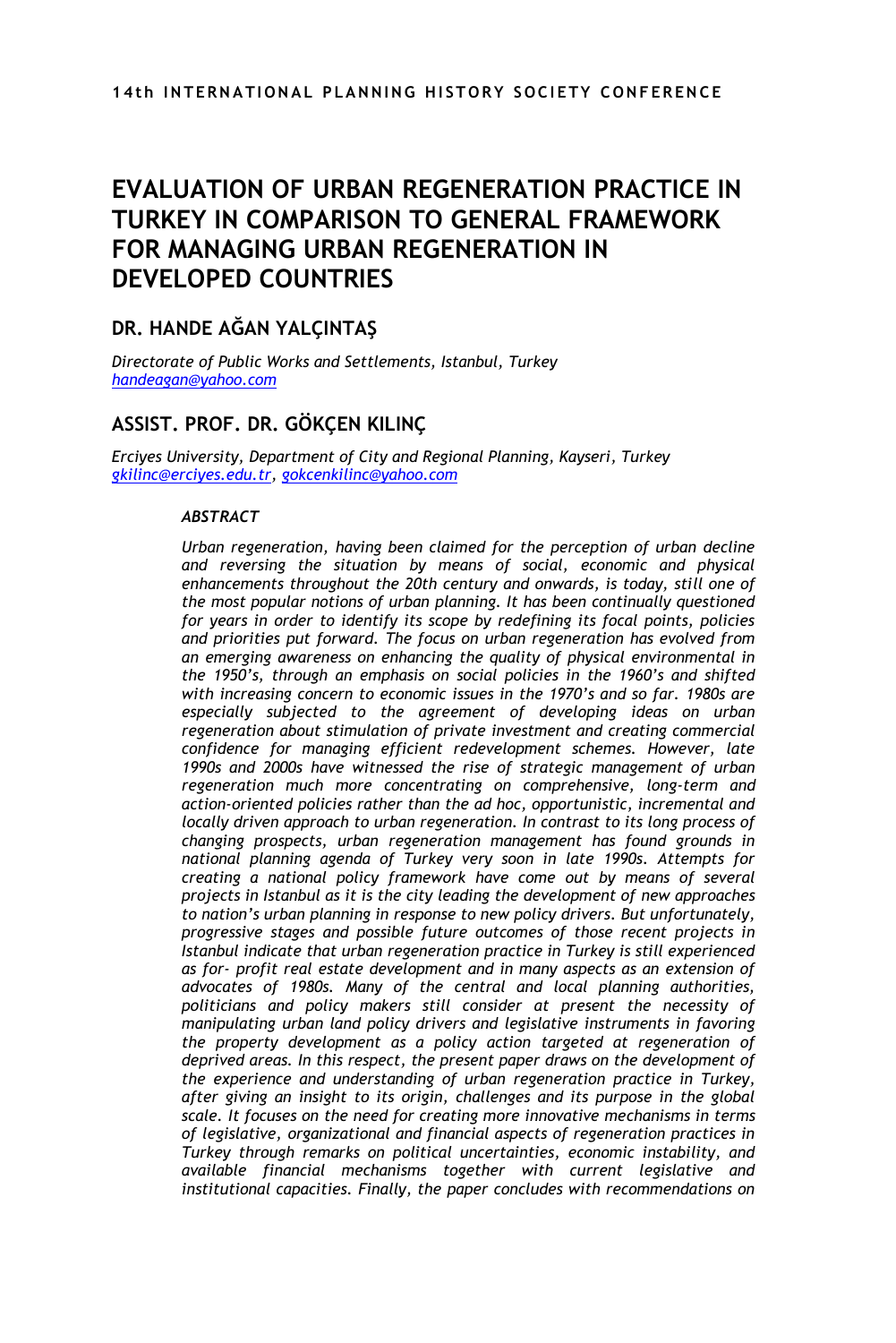*above aspects that will help promoting opportunities of deprived built environment including all of its social, economic and physical components and finding their best economic use in the future.* 

### **CAUSES OF URBAN DECLINE**

Urban decline is degeneration of parts of cities usually as the result of structural economic change and its associated effects like depopulation, property abandonment and decrease in property values, increase in social problems and respectively a deprived urban environment. The reasons for urban deprivation are many and varied. The most important factor that gave way to radical restructuring in social, economic and spatial base of urban areas is the rapid industrialization experienced by developed countries in the late 19th and 20th centuries. The economic transition and employment change together with technological improvement were the major consequences that dominated the scale of urban problems. Those problems were part of a broader process of restructuring in which older built-up areas had suffered mostly due to the weaknesses of their economic base and to their inability to adapt to new production technologies and infrastructural requirements.

Parallel to the industrial transition, the rising trend of decentralization, or suburbanization played also important role in shifting of many functions and jobs out from inner city areas to peripheries. A considerable urban expansion has been realized in many Western European countries and especially in U.S. resulting with immense suburban development. As a result of replacement of more prosperous who have moved out to suburbs and invasion of inner built up areas by the poorer, many characteristics of deprivation such as high unemployment and low education levels, low economic base, poor housing conditions, poor environment, congestion and acute social problems became apparent in inner city areas (Dieffendorf 1989, Clark 1989, Couch 1990, Fainstain 1994, Couch, et al. 2003).

Other than changing socio-economic base, the Second World War emerged as another important factor that prepared the conditions for urban decline especially in Europe. "The wartime damage have shaped the spatial restructuring of many cities in Western and Central European countries like Holland, Poland, Germany; the cities which were unfortunately damaged and largely rebuilt after the war" (Yalçıntaş 2008, p.13).

Unlikely, the urban change that gave reason to urban deprivation had followed relatively a different process in underdeveloped and developing countries and for many aspects in Turkey, as well. Urban centers in those countries rather lately experienced economic restructuring caused by the effects of rapid industrialization and globalization. Given the conditions of fragile economic basis, unequal wealth distribution and inadequate reserves and resources, developing countries had much more severely realized undesirable reflections of restructuring and the successive decline. Urban centers during this process experienced a number of characteristics critical for sustainable development like; uneven distribution of wealth, agglomeration of income generating activities on key urban centers (mega cities), demographic pressures caused by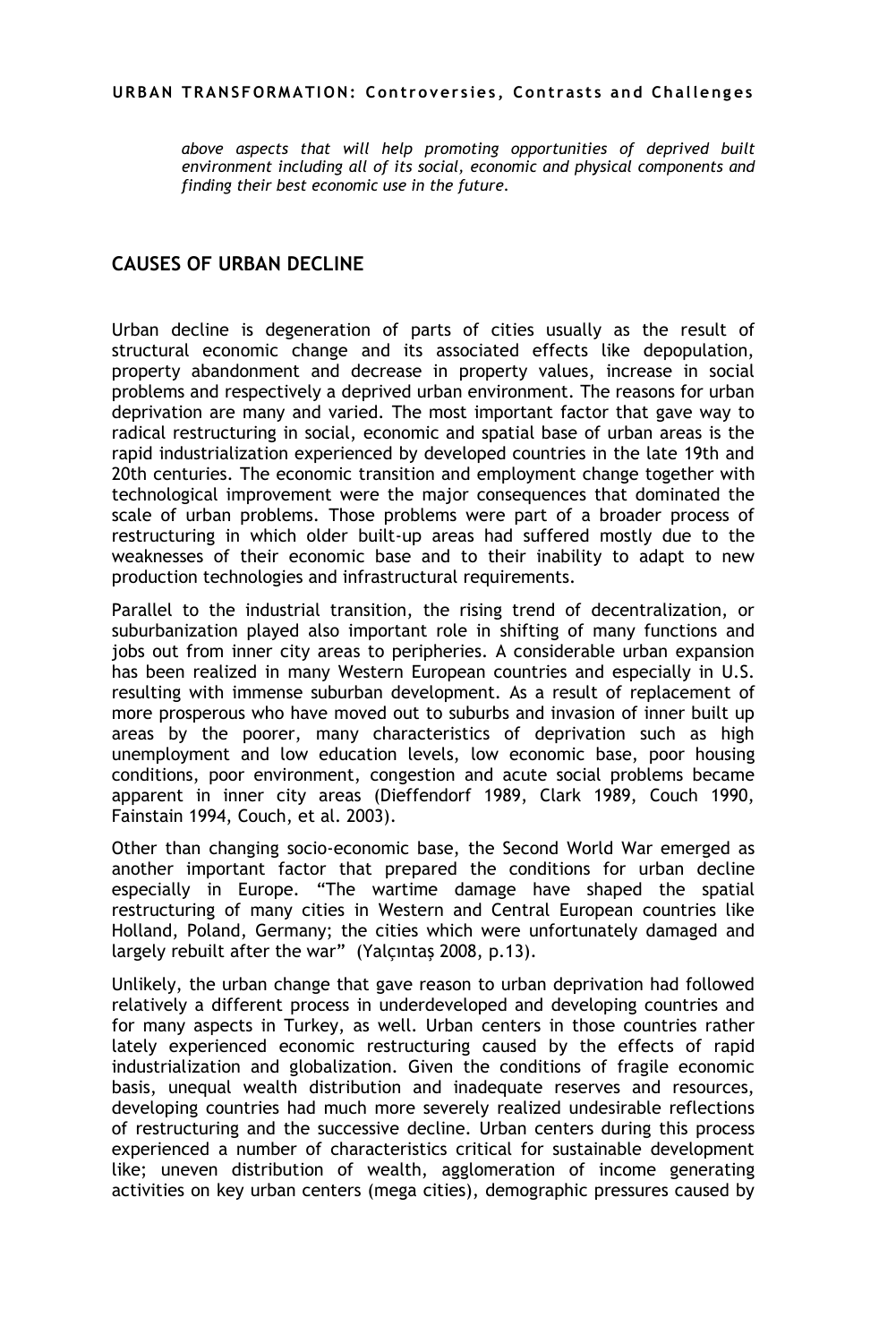rapidly growing population and inner migration; increasing rates of poverty, crime and unemployment; extensive use of natural resources such as land, water, energy; industrial pollution as a result of investments through uncontrolled industrial development, a deteriorating urban built–up environment and high vulnerability to natural and man-made disasters as a result of uneven urban development (Fernandes and Varley 1998, Cordaid 2003, Weiss 2005).

As understood from the urban change historically experienced in different localities above, decline of inner city areas occur as a result of dynamic and inevitable nature of social, economic, environmental, demographic and sometimes political processes. In reality, each locality whatever the scale is has different characteristics and different particular reaction against those restructuring processes.

### **EVOLUTION OF URBAN REGENERATION AS A RESPONSE TO URBAN DECLINE**

The focus on urban regeneration has evolved from an emerging awareness on enhancing the quality of physical environmental in the 1950"s, through an emphasis on social policies in the 1960"s and shifted with increasing concern to economic issues in the 1970"s and so far. 1980s are especially subjected to the agreement of developing ideas on urban regeneration about stimulation of private investment and creating commercial confidence for managing efficient redevelopment schemes. However, late 1990s and 2000s have witnessed the rise of strategic management, the notions of which depict the basis for the intentions of today"s urban regeneration as a discipline.

In practice, there is still not a fully worked out set of principles on urban regeneration with a clear ground and proven prospect of success. However, both the theory and the practice of urban regeneration management have been developed by having lessons from what has been done and what has been achieved throughout the history.

#### **The Approach to Urban Regeneration in the Postwar Period - After 1945 & 1950s**

The most important response to urban decline evolved in this period was the attempt to renew the urban physical context caused by the wartime damage. The process of reconstruction of the ruins was seen as the national task in many European countries directed with a public-planning investment style. Policy prescriptions were concentrated on reconstruction of old central areas. Especially after realizing the disruptive results of industrialization, central and local governments in Western countries and in US, immediately developed government-led physical renewal schemes, which in many cases occurred within the form of large-scale slum clearances in 1940"s and 1950"s (Falk 1993, Roberts and Sykes 2000, Couch, et al. 2003).

"On one hand, there was an immense need for physical intervention in order to replace outdated or unsatisfactory residential uses. On the other hand,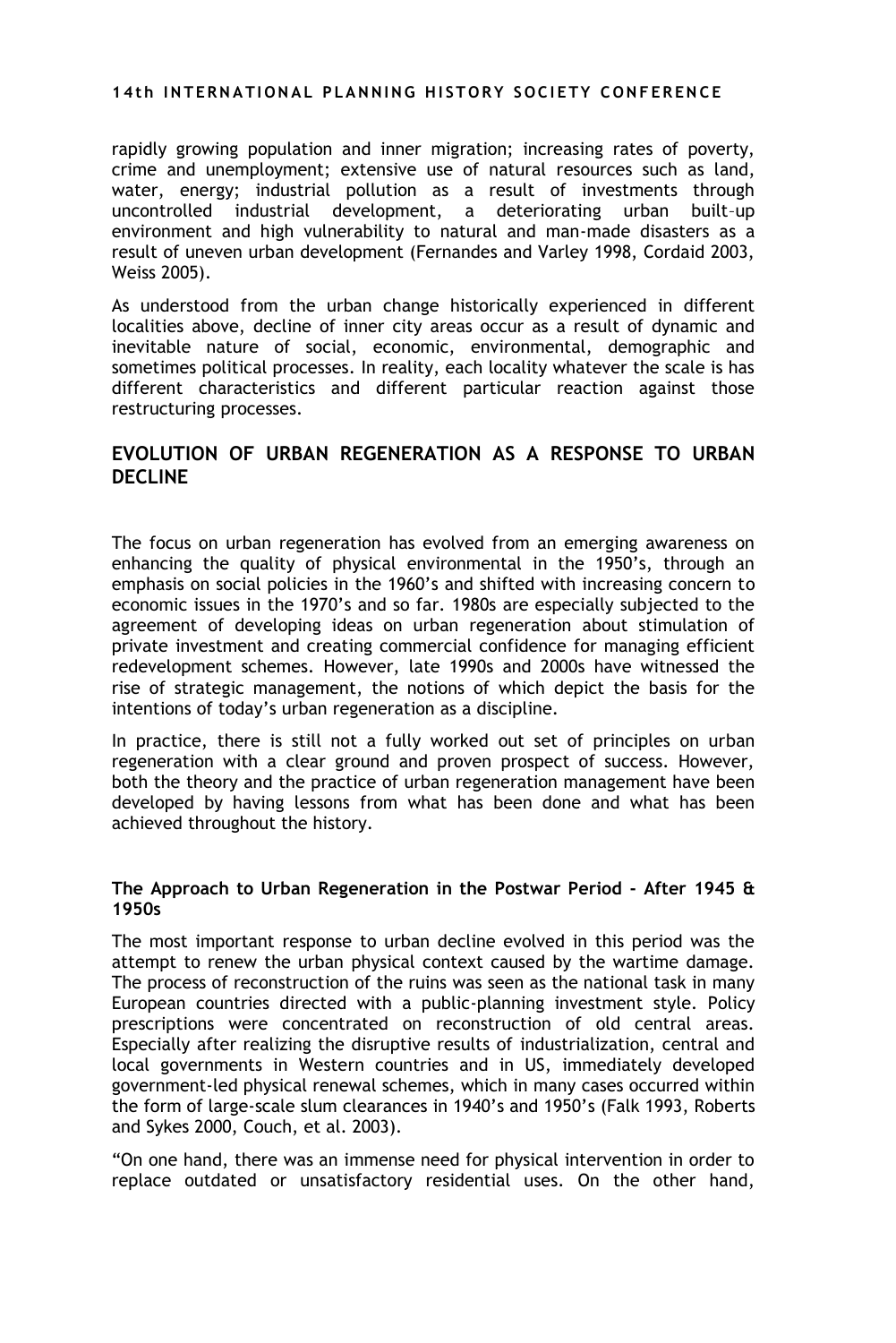suburban growth was also essential beside the central redevelopment. Although several urban constraints were adopted like the designation of greenbelts, substantial peripheral expansion within the urban fence continued in 50s" (Yalçıntaş 2008, p.21).

#### **The Approach to Urban Regeneration in 1960s & 1970s**

By the mid-1960s it was already recognized that many of the immediate postwar solutions had simply transferred the location temporarily and just altered the expression of urban problems. People learnt by the 60s that a cosmetic or physical revitalization may be a short-term strategy to facilitate deeper community revitalization in the longer term. Popular planning style had been adopted with joint action of authority and local communities which has later turned to the style of trend planning. The growing dissatisfaction with slum clearance schemes of 50s and continuing shift of population to peripheral areas led to a series of adjustments on policies of government with a more participatory and decentralized approach (E.g.: "Soft Urban Renewal" scheme in Kreuzberg, Germany) with a growing role of private sector in 1970s (Brindley 1996, Kleinman and Whitehead, 1999, Roberts and Sykes 2000, Couch, et al. 2003). Change in priorities in the urban policy field resulted with an increased emphasis on improvement and rehabilitation with a shifting interest from large scale reconstruction to local scale in-situ renewal schemes.

#### **The Approach to Urban Regeneration in 1980s**

The period of 80s was a turning point in terms of the change in public response to urban regeneration. The earlier targets; provision of housing, publicamenities and specific emphasis to low-income people have been put aside and aggregate economic growth, measured by concentration of private investment, has become the only criterion of the success for urban revitalization. This was not coincidental, but a general reflection of driving rapid globalization process and liberalization policies. Since market-led processes are geared to economic growth, the redevelopment in distressed inner cities was designed to remove barriers that prevent smooth functioning of markets and discourage inward private investment (Yalçıntaş 2008, p.22).

The major key characteristics of this period, which is also critical in assessing the degree of change in the targets of regeneration and which may help understanding the recent challenges of urban regeneration practice in Turkey as well, can be stated as follows (Healey 1992, Berry, et al. 1993, Brindley 1996, OECD 1998, Roberts and Sykes 2000, Couch, et al. 2003)

- $\triangleright$  Focus on market-led solutions
- $\triangleright$  Predominance of public-private partnership arrangements
- $\triangleright$  Emergence of new key actors (Specialized agencies)
- $\triangleright$  Focus on incremental prospects
- $\triangleright$  Concentration on supply-side measures

#### **The Approach to Urban Regeneration in 1990s**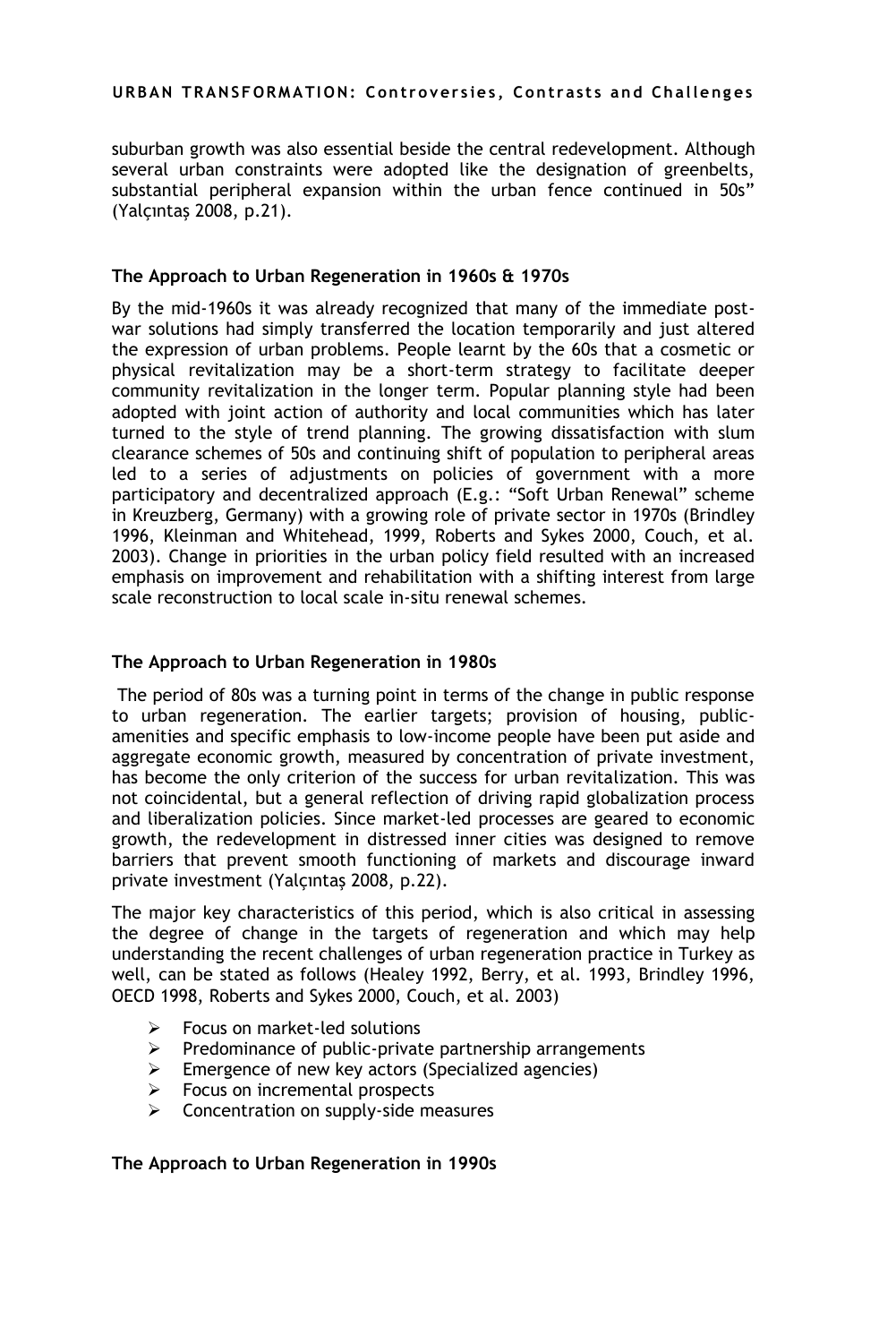The major aspect of the new policy formulation of the 1990s, which is evident both in the politics and in urban policy, is the acceptance of the need to work in accordance with the environmental objectives for sustainable urban development and regeneration. The other significant aspect of policy formulation in 90s is the consensus for building a more holistic and strategic approach to urban regeneration arising from the concerns regarding propertyled urban regeneration in 80"s which was incremental in style and ad hoc in progress (Healey 1992, Kearns and Philo, 1993, Roberts and Sykes 2000). The emphasis in the late 1990s has shifted to the regional scale and especially to the society more than areas. Public-private consensus have gained importance based on the idea that urban regeneration requires a strategically designed, locally based multi-sector and multi-agency partnership approach (Yalçıntaş 2008, p.24-25).

#### **The Scope, Purpose and Notions of the Present Urban Regeneration Scheme – 2000s**

Since 90s, how more effective and more sustainable urban regeneration process could be achieved has become the primary concern to understand wider requirements of a distressed urban locality. This has led to identification a holistic approach that focuses on improving the ways that together reduce social exclusion (society), enhance the economic reintegration of disadvantaged areas (economy) and improve the spatial context (physical environment). Regeneration of deprived urban areas is today expected to provide long-term and wider benefits than ever before. An efficient regeneration process today is expected to:

- $\triangleright$  Promote smart economic growth
- $\triangleright$  Increase overall tax revenues
- $\triangleright$  Provide financial return from under-utilized or abandoned property
- $\triangleright$  Create new business/new jobs opportunities
- $\triangleright$  Empower the community
- $\triangleright$  Address community needs
- $\triangleright$  Remove blight and increase environmental quality
- Improve quality of life

The major key characteristics of the urban regeneration management in the period of 2000s can be emphasized through the policy drivers stated below:

#### *Strategic Management of Urban Regeneration*

General agreement on strategic planning throughout the theories of urban planning in 90s has led to a growing consensus amongst policy makers in the last years about how a system for strategic management of urban regeneration could be managed. A more comprehensive range of long-term policies supported with high quality analyses for policy-making and program development and process-driven decision making has priority today to move towards more sustainable cities (Yalçıntaş 2008, p.27).

A strategic approach is expected to clearly identify the intended outcomes of regeneration, construct a framework within which comprehensive strategies and action plans should be designed and implemented, provide clearly targeted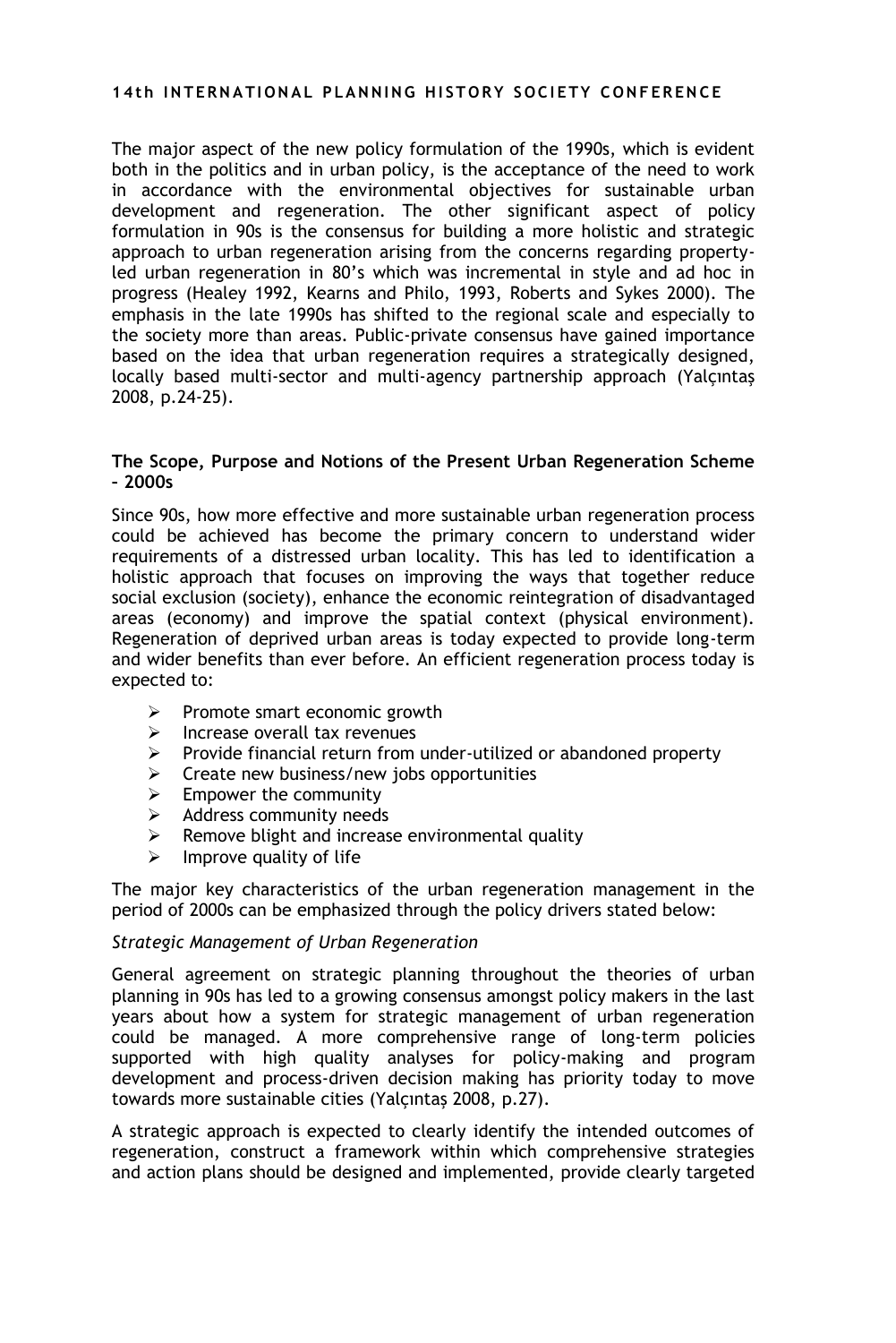policy instruments and clarify the roles and responsibilities of each actor and organization within regeneration process. A strategically designed regeneration project is expected to have a common purpose and cooperation for most of the actors involved, at the same time, bring added value in the long term (Urban Task Force 1999). Evidently, many of the governments in developed countries as well as the European Commission itself have in recent times revised their urban policies through strategic management of regeneration.

#### *Mixed-use Development*

Mixed use development is another common aspect of recent approaches to regeneration. A regenerated derelict site is believed to be more viable when it offers variety of options to enhance the economy and social life at the same time which explains the reason why redeveloped residential areas could not achieved success in the long term in many previous cases of 50s or 60s. Enterprise Zones and Simplified Planning Zones in Britain introduced in 80s are typical examples for mixed use development designated differently from the traditional land-use decisions and/or zoning regulations. The underlying reason of encouraging the compact city forms and mixed use cities is the idea of strengthening the local economy to act against long term dereliction and abandonment of land values near central city areas (Yalçıntaş 2008, p.28).

#### *Compact City Form*

Compact city form is a lately introduced concept to urban planning literature that emphasizes the need to make the best possible use of urban land and to avoid unnecessary sprawl. The notions of compact city forms which can be stated as increasing the density of development, ensuring a mix of uses, containing urban "sprawl" and achieving social and economic diversity and vitality in many cases directly correspond with the intentions of urban regeneration. A compact and centralized city provides variety of environmental, social and economic benefits ranging from a more efficient use of energy and reduced pressure on greenfields through more efficient services and increased quality of urban environments. More important, a compact city is economically thought to contribute to profitability and economic growth and also lead to new business formation which attracts new residents to central urban areas, by the way, turn run down urban areas back into beneficial use.

Today, many urban policy prescriptions of member states in European Union such as; "The Urban Exchange Initiative in United Kingdom, Compact City Policy in Netherlands" as well as "The New Re-urbanism Policy in Japan", stress similarly on the need for encouraging both intensified use of existing built-up urban areas in order to contain urban sprawl, preserve the countryside and make inner cities more livable (Yalçıntaş 2008, p.28-29).

#### *Public-Private Partnerships (PPPs)*

Most organizations involved in urban regeneration in previous decades have recognized that the issues they face have multiple causes and therefore need a multi-agency approach to plan and implement effective solutions. A model of more balanced partnerships between the public, private and community/voluntary sectors has evolved by drawing on the limitations of single-sector or single-agency approaches experienced in 1970s and 1980s. From the mid-1990s the term of partnership planning has been redefined as private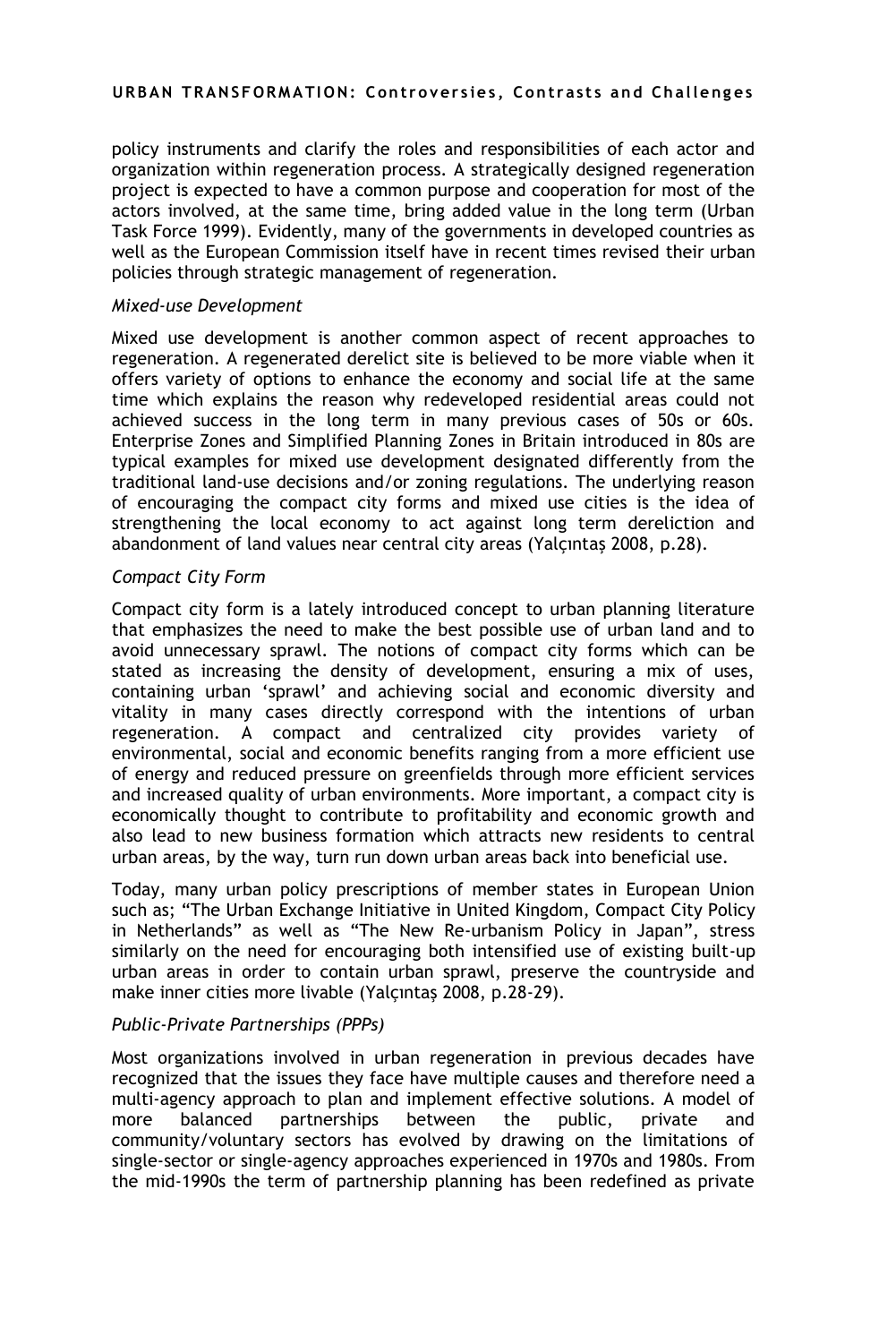sector still in the leading role and public sector as a regulator, catalyst or enabler rather than a provider. Traditional policy boundaries have been eliminated and multi-level governance has been adapted. Parallel to the agreement on partnerships, devolution of power and resources from central to local governments has been adopted in many European countries and in U.S. (Roberts and Sykes 2000, Beaten 2000, Osborne 2000). But resulting from the emphasis in the new policy on strengthening community organizations outlined within the notions of latest strategic approach, today, more equal partnerships planning is encouraged for successful regeneration projects.

#### *Community Capacity Building*

The increasing concern for sustainable regeneration and for equal partnerships by the 90s has also led to seeking methods for active engagement of social capital in regeneration processes, since the progress on social dimension of regeneration requires extensive "community capacity building" to ensure active contribution of deprived communities to regeneration projects especially at the local level. More specifically, community capacity building involves; equipping people with skills and competencies; realizing their existing potential; promoting their self-confidence to take responsibility and consequently encouraging them to become involved in their community within a purposed regeneration process (Yalçıntaş 2008, p.30). Although community development programs are long-term goals and although sufficient time must be given for progress, an increasing number of government initiatives today rely heavily on social capital for effective regeneration, since there are significant social and economic returns from investing on community capacity building in the long run.

# **DEVELOPMENT OF URBAN REGENERATION MANAGEMENT IN TURKEY**

Similar to the countries with advanced economies; disappearance of traditional sources of employment, effects of policies that encouraged re-housing of urban residents, impact of infrastructure and commercial property development and physical decay of the built environment have all prepared grounds for urban deprivation in Turkish inner cities, however, their consequences upon the urban fabric have been more threatening. The effects of industrialization were lately, but so rapidly recognized that majority of the urban centers could not adjust their economies, planning policies or political stances to prevent possible future urban problems. Associated with uneven urban growth, older built-up areas were not protected and lately built-up areas lacked the quality considerations as well. Together with relocation of job opportunities and the emerging residential preferences in alternative locations, there became both physical and socio-economic decline in Turkish inner cities, but most dramatically illegal housing development in the periphery conurbations. Since, the scope of problems was quite extensive for central and local governments to cope with, regeneration of inner-city areas and conservation of historical sites that have been inevitably put apart for years.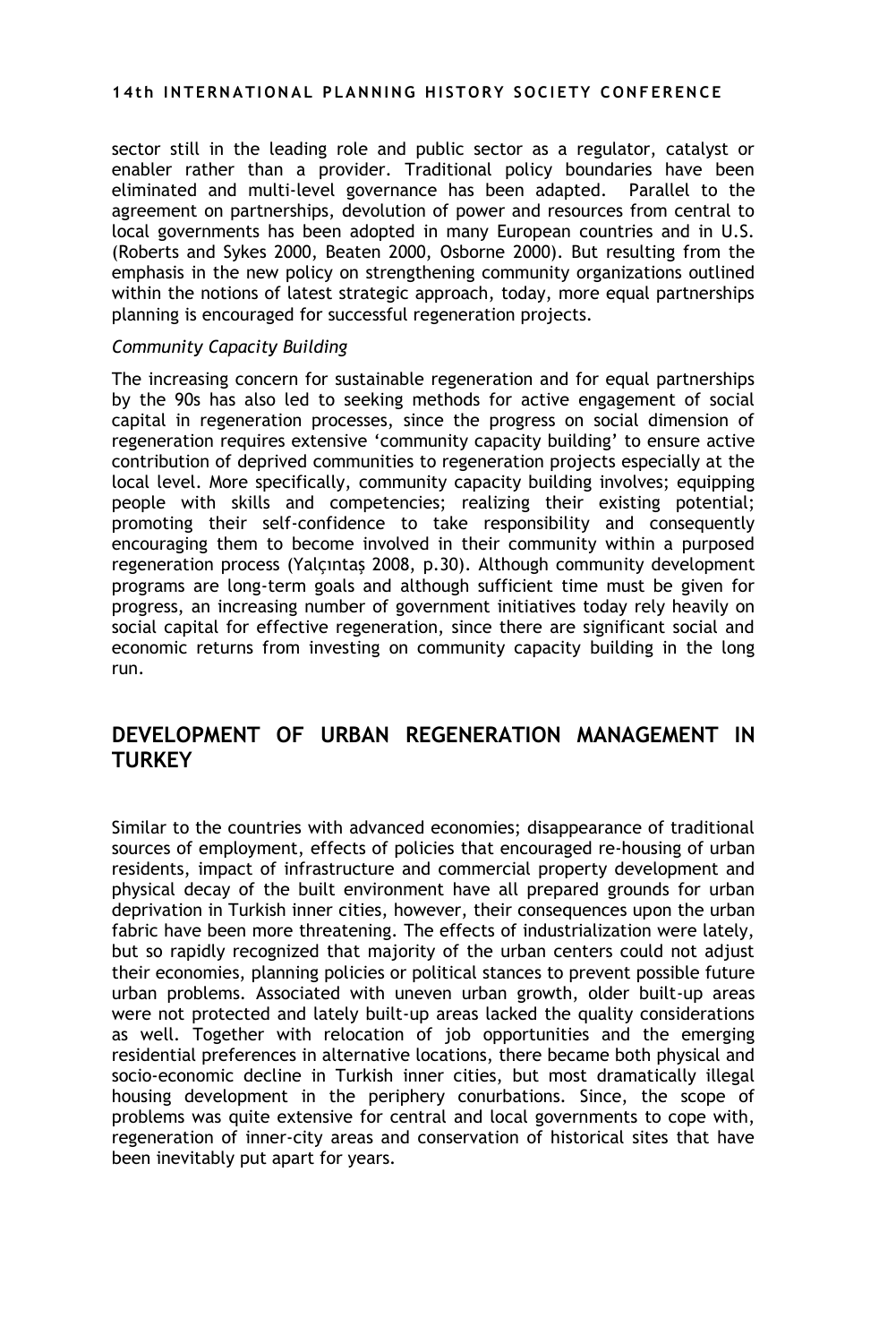#### **The Emerging Conditions in Urban Regeneration Processes in Turkish Cities**

Distressed urban areas in Turkish cities are more differentiated as to their characteristics and their location when compared with the ones in Western European or U.S. cities. Parallel to the reasonable classification of Göksu (2006, p.1), urban built areas that need to be revitalized in Turkish cities can be stated as; squatter housing areas (Gecekondu) which are generally structured in the peripheral conurbations; illegally developed high density which have been later legalized by legislative arrangements; historical urban areas majority of which area stated as preservation areas; urban areas of under high natural disaster risk; and distressed inner urban areas that have completed their economic life (obsolete areas). Each pattern reflects its own characteristics that may require diverse courses of policy actions. Despite all the past attempts for developing policy actions to cope with for such problem areas in Turkish cities, the results of regeneration practices remained unprogressive when compared with developed countries, because complexity of conditions behind the problem areas have all averted implementation of wide scope urban regeneration projects.

Complex ownership pattern has always been one of the most important problems in preventing implementation of regeneration projects in terms of creating difficulties in assembly of development rights and creation of meaningful sites (land reclamation) for regeneration. The low economic and social profile and attitudes of local people have also created barriers for managing successful regeneration schemes. Local residents of deprived areas which are very low income families and of different ethnic groups have mostly been resistant to actively take part within a regeneration process.

In addition to area-specific problems like ownership and social structure of residents, lack of the necessary legislative framework and regulatory tools have restrained development of efficient projects. Classical urban planning system and the regulatory framework of current Development Act could not cope with complex problems encountered within deteriorated areas. Together with the available legislative structure, the current administrative framework did not enable grounds for creating mechanisms of cooperation of public authorities, professional and non-governmental institutions, non-profit organizations, private dealers and enlightened citizens. Since then, the previous attempts for revitalization in Turkey have generally evolved in the form of property-led redevelopment projects created by private-individual investments except for a few number of cases.

The problem of access to capital for both public and private sectors for inner city regeneration in Turkey creates perhaps the most significant obstacle for managing desirable outcomes through inner city regeneration. While a considerable portion (E.g.:1.3 billion pounds per year in England) of public resources is specifically dedicated to regeneration activities in urban areas every year, fiscal pressures on regular public budgets of both central and local governments in Turkey have restricted shifting urban public spending towards regeneration activities. Moreover, the lack of available funds, credits and other types of financial incentives have not enabled commercial commitment to private sector and even participation of local residents in proposed regeneration schemes.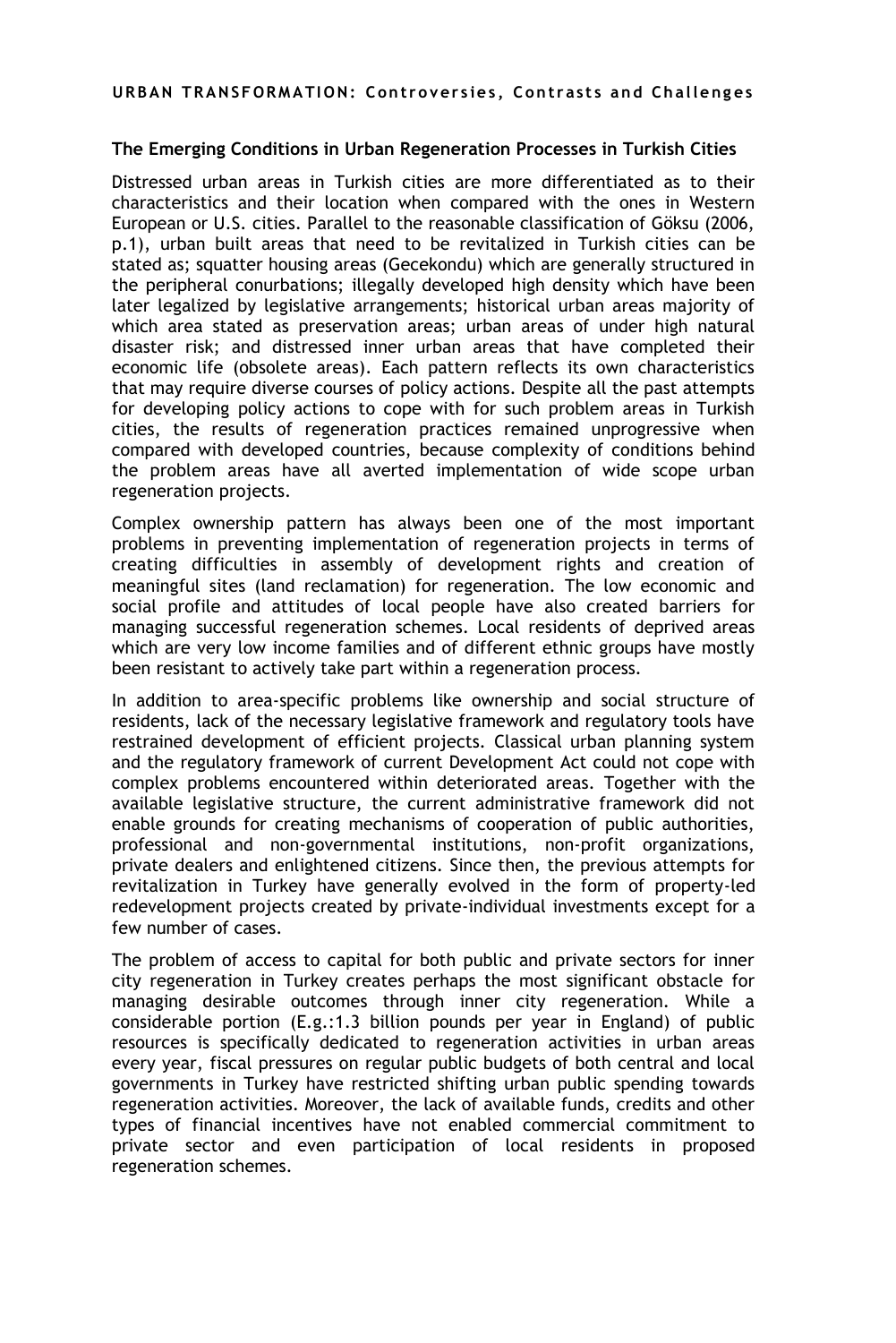#### **The Attempts for Managing Urban Regeneration Practices in Turkey**

As mentioned, globalization effects and the earthquake disaster in 1999 have been the major driving which accelerated urban regeneration attempts forces in Turkey. The inadequacy of the legal framework was one of the most difficult issues faced in the implementation of regeneration projects for years. Before 1999, the urban renewal, conservation, renovation, rehabilitation activities and works were regulated by the articles and regulations under some general legislations. These are; Conservation Law For Cultural and Natural Heritage (No.2863 and the Altered Version of the Act No.5226), Housing Development Law (No.2985) and Revisions in the Powers and Responsibilities of the Housing Development Administration (No. 5162), Expropriation Law (No. 2942&4650), Gecekondu Law (No.775) together with several Development Amnesties mainly for Gecekondu Areas (No.2981, 6785, 3290, 3366), Coastal Law (No.3621/3830) and Bosporous Law (No.2960). Even though these laws are still valid, a series of new legal arrangements have additionally have been enacted in the recent years. These legal arrangements can be grouped as the "laws concerning local administrations" and "specialized laws concerning urban regeneration".

Special Provincial Administration Act (2005, No.5197), Metropolitan Municipalities Act (2004, No.5216) and Municipalities Act (2005, No.5393) refer to the first group today which entitle local authorities with the right to designate project areas and undertake projects with redevelopment, restoration, preservation and development purposes. In addition to legislative arrangements brought up with laws concerning administrative units, specialized laws concerning urban regeneration are other important progressive steps made through development of urban regeneration management. Urban Regeneration Project Act for the Northern Entry of Ankara (2004, No.5104) was the pioneering law specialized on regeneration in Turkey, though with a piecemeal approach, prepared and enacted only for specific project area in Ankara. The Law of Preservation by Renovation and Utilization by Revitalizing of Deteriorated Immovable Historical and Cultural Properties (2005, No.5366) was the most important one among all the other Acts, which was immensely criticized in terms of its aims, authorization and driving forces on implementation, especially through Sulukule Neighbourhood Regeneration Project, Süleymaniye Pilot Renewal Project and Tarlabaşı Regeneration Projects announced in 2006. Perhaps, the most critical debate around the Law has been its giving opportunity to the renewal interventions on historical and cultural conservation areas.

Besides, a series of draft laws about urban regeneration (Draft Law of Urban Regeneration-2004, Draft Law of Development -2004, Draft Law for Planning and Development-2005, Draft Law of Urban Regeneration and Development-2005, Draft Law about Regeneration Areas-2006) for providing a comprehensive legal basis have been introduced after 2004 (Sakızlıoğlu, 2007), however they have still not been enacted until now. On the other hand, even the mortgage system which effectively works in majority of the developed countries for years as a credit mechanism in housing provision could hardly be constructed on legislative basis in 2007.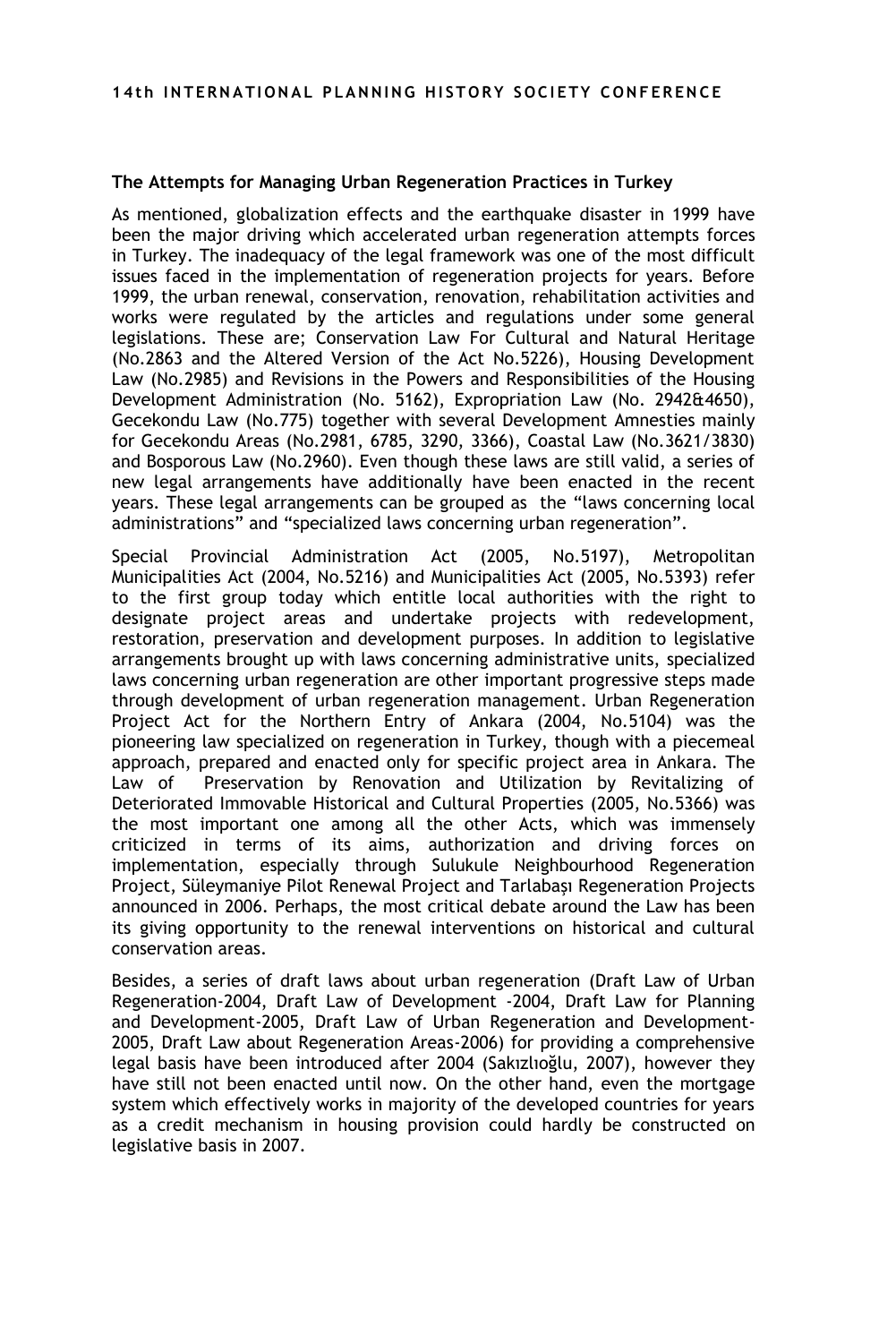Attempts for creating a national policy framework for urban regeneration İn Turkey have come out by means of several projects held in big cities but especially in Istanbul which is "the city leading the development of new approaches to nation"s urban planning in response to new policy drivers". (Kocabaş 2005, p. 29) Not the strategic plans, programs but the market dynamics, ad hoc solutions of different actors, urban coalitions, informalities, political balances between different governmental layers have been significant in shaping the urbanization process of the city (Turel et all, 2005).

Regeneration attempts in Istanbul has started after lately realizing the detrimental effects of unplanned urban growth and unauthorized construction but in fact, the increasing concern for threatening earthquake risk has been the most pioneering issue which accelerated the attempts to construct the lacking national legislative framework for urban regeneration. The overall regeneration practices within the city can be generally classified as to its scope; its process and the main actors participated. In such a classification, mainly three groups can be stated similar to the classification of Gürler (2004) which are: 1) adhoc interventions, 2) interventions with mixed processes and 3) planned interventions for inner city revitalization.

Table 1. Classification of Urban Regenartion Practices in Istanbul according to their aims, legal basis and main actors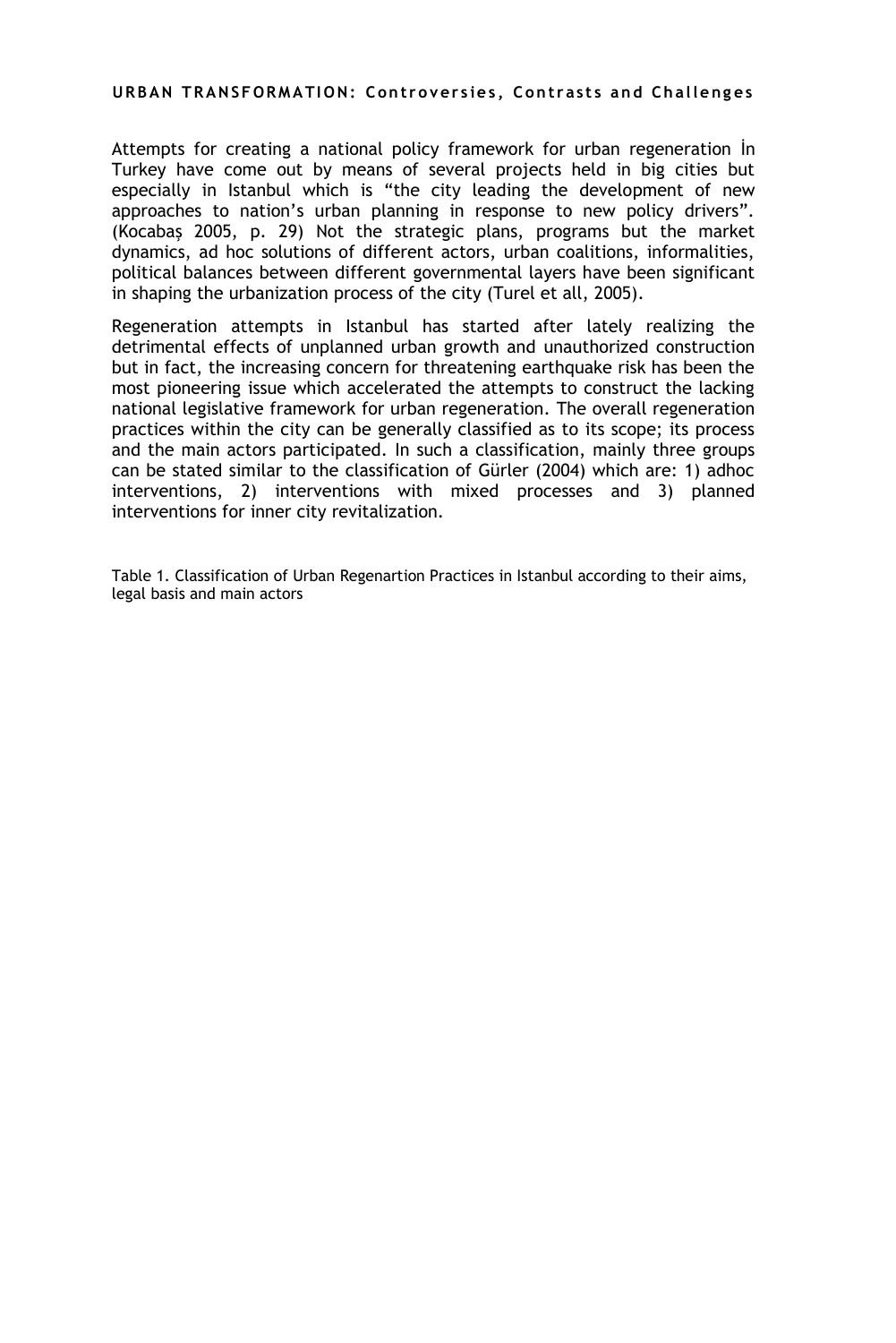|                                                                                      | Aims                                                                                                                                                                                                                                                                                                                                                                                         | Legal basis<br><b>&amp;Main Actors</b>                                                                                            | Implemented or projected<br>examples                                                                                                                                                                                                                                                                                                       |
|--------------------------------------------------------------------------------------|----------------------------------------------------------------------------------------------------------------------------------------------------------------------------------------------------------------------------------------------------------------------------------------------------------------------------------------------------------------------------------------------|-----------------------------------------------------------------------------------------------------------------------------------|--------------------------------------------------------------------------------------------------------------------------------------------------------------------------------------------------------------------------------------------------------------------------------------------------------------------------------------------|
| Adhoc<br>interventions<br>(1980s)                                                    | To restore historical<br>buildings<br>To renovate the outdoor<br>spaces<br>To rehabilitate socio-<br>economic structure<br>To create attraction                                                                                                                                                                                                                                              | Act no: 2863<br>Act no:2960<br>Elite Groups in<br>the<br>Neighbourhoods                                                           | Old Inner City Neighbourhood<br>"Liveable<br>Vision:<br>Neighbourhood"<br>Cihangir Neighbourhood<br>Kuzguncuk Neighbourhood                                                                                                                                                                                                                |
| Interventions<br>With Mixed<br><b>Processes</b><br>(1980s and<br>1990s)              | To make areas<br>commercial, cultural<br>and recreational node.<br>To increase in demand<br>to tourism industry                                                                                                                                                                                                                                                                              | <b>Act No:2863</b><br><b>Act No:2963</b><br>Private<br>enterprisers<br>Central<br>Government                                      | <b>Urban Historical Sites</b><br>Vision:<br>"Attractive<br>Neighbourhood"<br>Ortaköy Neighbourhood<br>Cankurtaran Neighbourhood                                                                                                                                                                                                            |
| Planned<br>Interventions<br>For Inner City<br>Revitalization<br>(1990s and<br>2000s) | To rehabilitate historical<br>buildings<br>To encourage tourism<br>To increase functional<br>use of areas<br>To obtain local<br>economic development<br>To enhance life quality<br>To improve living<br>conditions<br>To create alternative<br>sub-centres and to<br>decrease burden of<br>existing CBD<br>Modernization of<br>squatter<br>neighbourhoods.<br>To mitigate earthquake<br>risk | <b>Act No:2634</b><br><b>Act No:2863</b><br>Act<br>No:3621/3830<br><b>Act No:5366</b><br><b>Act No:2985</b><br><b>Act No:5262</b> | <b>Urban Historical Sites</b><br>Vision: "World Culture City"<br>Fener-Balat Neighbourhood<br>Süleymaniye Pilot Project<br>Tarlabași Regeneration Project<br>Sulukule Neighbourhood Project<br><b>Flagship Prestige Projects</b><br>Vision: "World Culture City"<br><b>Galataport Projects</b><br>Haydarpaşa World Trade Centre<br>Project |
|                                                                                      |                                                                                                                                                                                                                                                                                                                                                                                              | Act No:5216<br><b>Act No:5393</b><br>Draft Law About<br>Regeneration<br>Areas                                                     |                                                                                                                                                                                                                                                                                                                                            |
|                                                                                      |                                                                                                                                                                                                                                                                                                                                                                                              | Metropoliten<br>Municipality-IMP<br><b>District</b><br>Municipalities<br><b>TOKI</b><br><b>KİPTAŞ</b>                             | Squatter Neighbourhood and<br>Neighbourhoods with high<br>earthquake risk<br>Vision: "Liveable Cities",<br>"Information City"<br>Zeytinburnu Pilot Project<br>Tuzla Urban Renewal project<br>İkitelli-Halkalı Urban Renewal<br>Project<br>Kadıköy Urban Renewal Project<br>etc<br><b>Old Industrial Sites</b>                              |
|                                                                                      |                                                                                                                                                                                                                                                                                                                                                                                              |                                                                                                                                   | Vision: "Information City"<br>Kağıthane Centre and Boulevard<br><b>Connection Spatial Project</b><br>Kartal High-Level Centre Special<br>Project                                                                                                                                                                                           |

A considerable amount of the projects mentioned in Table.1 have not have chances to realize. Despite all the attempts for developing the legislative and technical basis for urban regeneration in Turkey, the practice has remained primitive when compared with Western European countries and U.S. The major problems behind the previous regeneration schemes but especially the planned interventions still elude policy makers and local authorities to achieve more progressive phases in implementation of wide scope urban regeneration projects.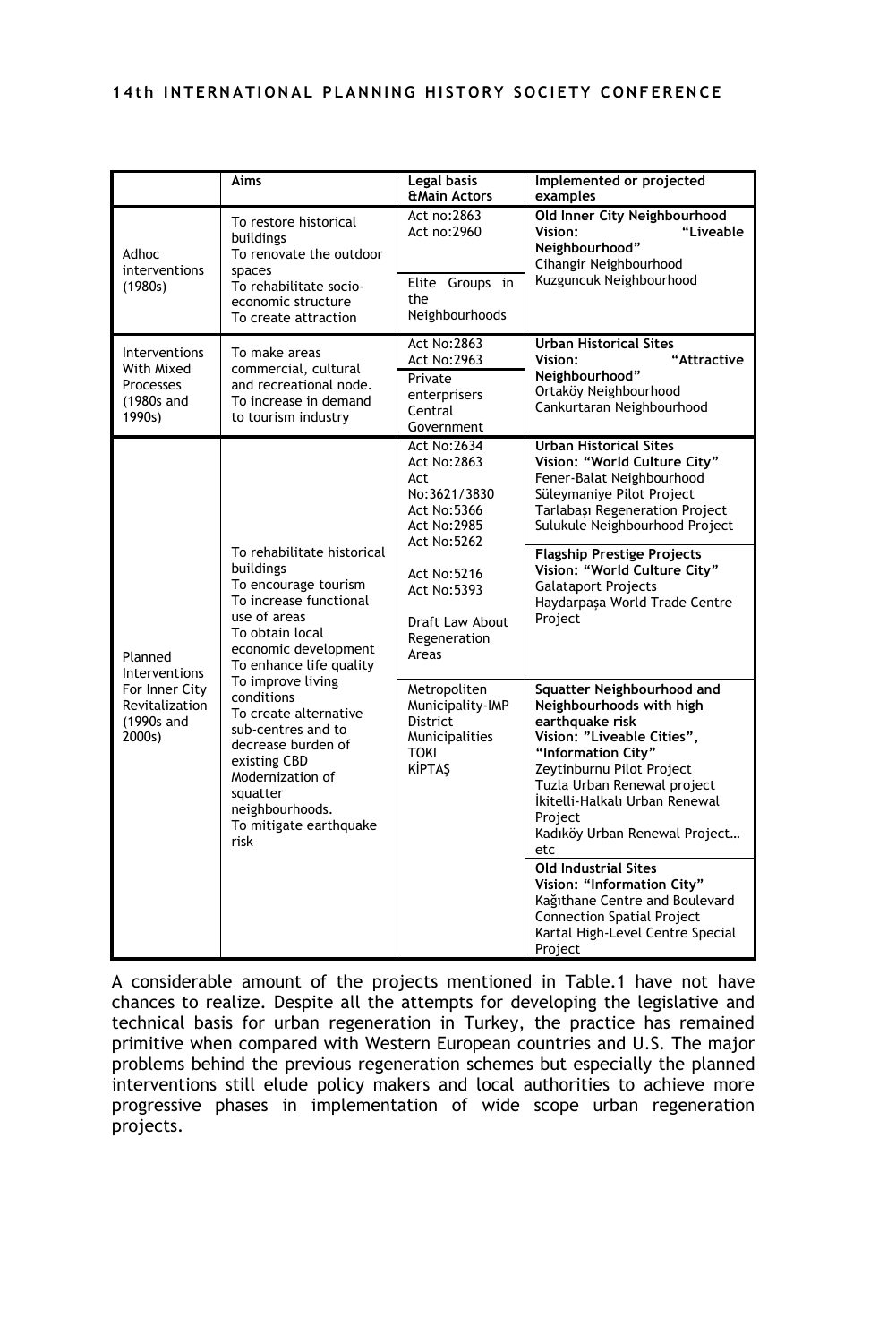#### **Reasons behind the Dilemma of Urban Regeneration Theory and Practice in Turkish Cities**

Turkey has already constructed a concerete policy framework and administrative role models for management of urban regeneration. Parallel to the global trends, the national trend today favors democratization, decentralization, world-wide communication and information exchanges, and a steady progress in urban development. In this macro level, policy makers are trying to provide an adequate platform to promote urban growth, openness to international investment and a healthier business environment which will contribute to revitalization. There have been positive reflections of creating this platform on stressing the enabling status of governments, empowerment of local authorities, privatization policies and relevant policy reformulations. Local authorities have recently launched several regeneration schemes. Some of the proposals have been developed in the form of renewal or rehabilitation projects in peripheral squatter neighborhoods, and some have been introduced in the form of speculative flagship projects, while however plenty of the valuable inner city areas have still remained untouched. In effect, each type of the schemes prepares its ground towards the debates on urban regeneration practice in Turkey.

First of all, renewal or rehabilitation projects in peripheral squatter neighborhoods do not fit with today"s logic of regeneration firstly since those areas are built up in unlivable conditions from the beginning rather having been deprived later in time and since urban regeneration is an aspect of management and planning of existing urban areas rather than planning and development of new urbanization. Secondly, those projects generally reflect the attempts on enhancing the spatial quality as in case of responses to urban deprivation in 50s which neglects wider social and economic problems. The other case is flagship prestigious projects, the progressive stages and possible future outcomes of which indicate that urban regeneration practice in Turkey is unfortunately experienced still as for-real profit real estate development and in many aspects as the extension of advocates of 1980s. Such projects generally take place as in the form of place based regeneration schemes which is categorized by Zielenbach (2000, p.27-30) as an approach that aims to improve property values as a primary goal, and that views bettering conditions for existing residents as a less important outcome.

Many of the central and local planning authorities, politicians and policy makers still consider mainly the necessity of manipulating urban land policy drivers and legislative instruments in favoring the property development as a policy action targeted at regeneration of deprived urban areas. A wide-scope and holistic regeneration process is a capital intensive process and largely involves private capital. Demand for both residential and commercial uses is essentially market driven, since then purposed regeneration activity should meet the test of market efficiency. However, establishing a stable economic base with its employment opportunities and improved revenues at targeted areas should be the primary concern for the long-term success. In fact, today"s challenge for the case in Turkey is to promote a shift from the past emphasis on narrowlyfocused, relatively isolated and free-standing projects, to more integrated and counterbalanced approaches to ensuring the sustainability of regeneration.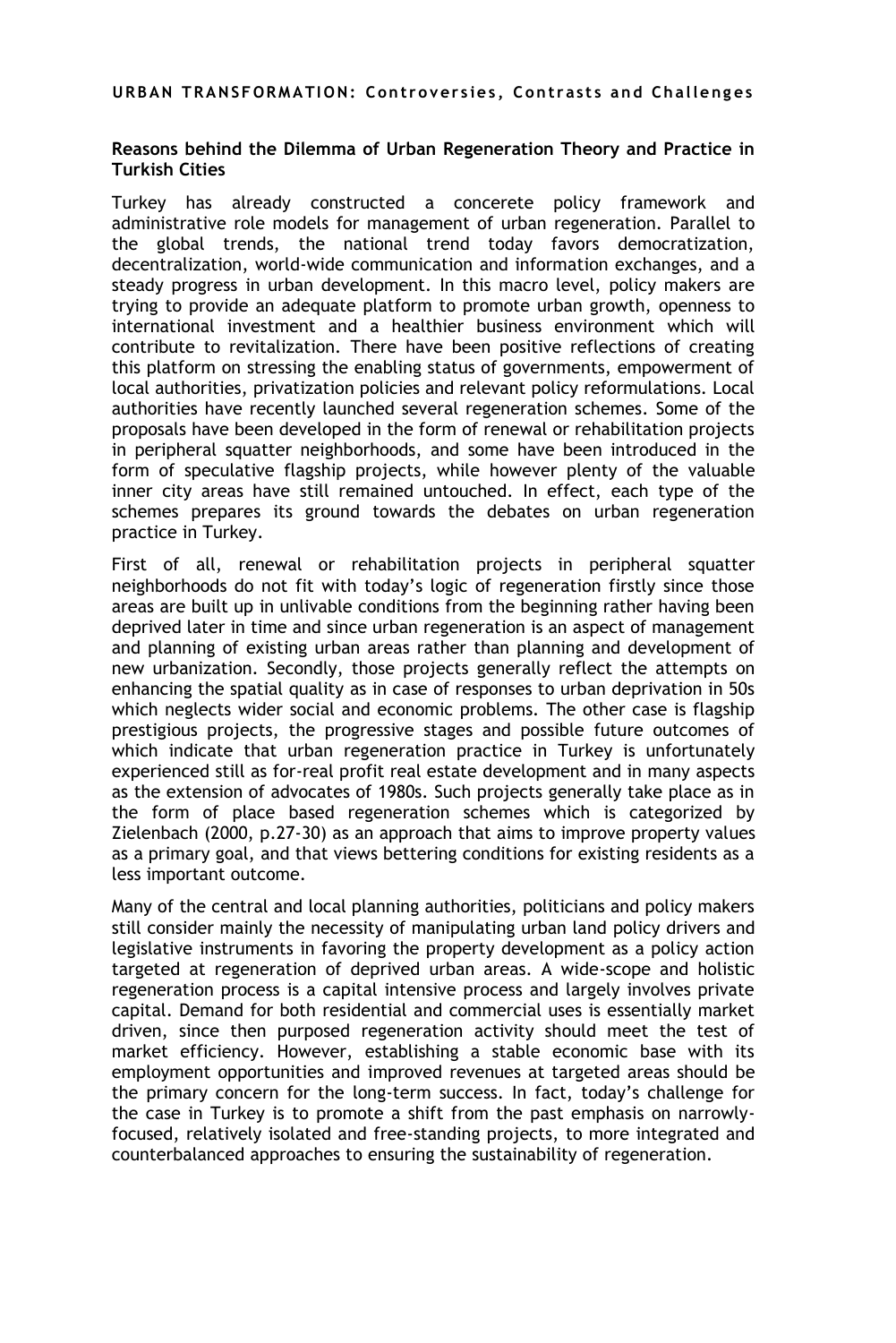# **CONCLUDING REMARKS AND RECOMMENDATIONS THROUGH REINFORCING THE EXISTING FRAMEWORK FOR URBAN REGENERATION MANAGEMENT IN TURKEY**

The recent notions of urban regeneration in the world have focused on strategic management, enhancing economic integration of disadvantaged areas, reducing social exclusion, improving life quality, strengthening local economies by mixed-uses and public private partnerships. However, the conceptual framework of urban regeneration in Turkey has been up to date: the reflection of globalization and its impacts on public administration in contrast to the comprehensive social and economic programs and policy actions in Europe.

In fact, traditional urban policy actions do not help addressing the degree of decline in deprived areas since they failed to realize the validity of economic concerns in the past. First of all, a strategic marketing planning is to be encouraged with an emphasis on stimulating private inward investment and creating business friendly and liveable environment to find best economic use of deprived inner city areas. Policy actions reformulated with respect to markets dynamics will indicate how adequate our national and local governments plan the use of urban economic space. (Yalçıntaş 2008, p.261).

Moreover, there is a need to replace the ethos of the statutory and conventional planning system with a more strategic and action orieted planning. A process driven and territorially based decision-making process is to be adopted for carrying upper-scale policies into program and project levels in urban areas. New legislation should be specifically designed to address the urban blight independent from wherever it takes place; within the inner city, within the borders of Preservation Areas or in the peripheries. Area-specific development projects should be generated through strategic planning procedures depending on participatory roles of all the actors together with transparency in the overall processes from the beginning to the end. (Yalçıntaş 2008, p.268). Moreover, detailed inventories for providing comprehensive information about abandoned or vacant land patterns and prizes and new mechanisms and tools are to be developed for strategic land marketing. Rather than classical methods (e.g. expropriation, build-and-sell, land readjustment, directly purchasing or renting) in practice, more flexible and entrepreneurial land management tools should be generated according to the characteristics of the project areas. (Yalçıntaş 2008, p.276).

The evolving management of urban regeneration will also require formulation of PPPs for delivering successful project outcomes. PPPs should refer to both Policy-Program-Project and Public-Private Partnerships. The Policy part of "Policy-Program-Project" should be performed by metropolitan municipalities and the operational level should be under the responsibility of district municipalities in order to obtain effective vertical coordination between the local authorities. Additionally, the horizontal relationship between local and other central governmental entities should also take place in organizing further financial and institutional aspects in the Program stage. (Yalçıntaş 2008, p.264).

On one hand, urban regeneration projects and implementations in Turkey have mostly focused on solving the physical problems of newly urbanizing areas rather than enhancing the overall social, economic and physical conditions of the built-up environment since 1960s. In this context, it is necessary to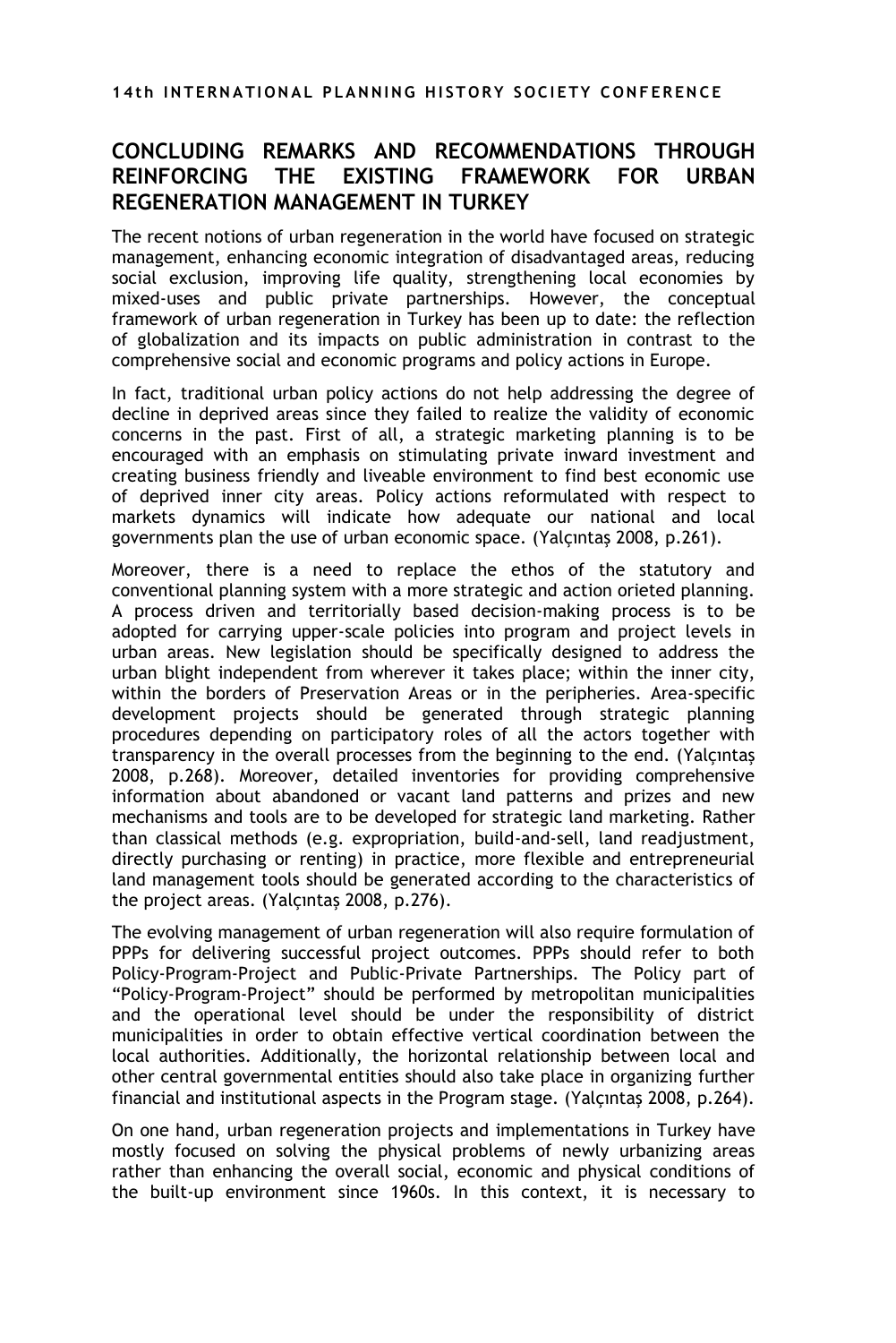determine the regeneration areas within the scope of cities through a strategic planning process in order to prevent piecemeal developments which produce cellular zones and cause specific disconnected urban areas. Moreover, a commitment to comprehensive inner city regeneration should be strengthened between both central and local governments rather than allowing greenfield land for real estate development through effective zoning policy ordinances.

On the other hand, the legislative attempts to fulfill urban regeneration projects have been composed of destroying the dilapidated buildings and reconstructing them through renovation. In the draft laws, the urban areas are considered as investment and rent tools in a way to preclude public interest and participation. However, as it is emphasized in the paper partnership is an instrument of urban governance to realize, among others, regeneration projects. As Van Bowmeer and Van Bechoven (2005, p.13) emphasize, all actors within a partnership should agree that it is the best instrument to reach the common goal and not pursue individual goals. Not the division of power within the partnership, but a shared vision on the regeneration project and agreement on the share of power, will also be important for succesful regeneration outcomes in Turkish cities. Indeed, there is a need to search for the ways of creating innovative approaches, applicable techniques with participatory partnership models to overcome the existing problems in generation of urban regeneration schemes.

Reformulation of policy directions and the regulatory framework in Turkey will especially contribute to the overcoming of the existing controversies and challenges throughout the current national framework for managing urban regeneration in the way that countries with advanced economies have developed by having lessons from intolerable costs of outdated approaches.

### **REFERENCES**

- Berry, J., McGreal, S. and Deddis, B. (1993) Urban Regeneration: Property Investment and Development, London: E & FN Spon.
- Brindley, Tim. (1996) Remaking Planning: the Politics of Urban Change. London: Routledge.
- Clark, D. (1989) Urban Decline: the British Experience. London: Routledge Pub.
- Couch, C. (1990) Urban Renewal Theory and Practice. London: Macmillan, London.
- Couch C., Fraser, C., and Percy, S. (2003) Urban Regeneration in Europe. Britain: Blackwell Publishing, Britain.
- Diefendorf, J.M. (1993) In the Wake of War: the Reconstruction of German Cities after World War II. England: Oxford University Press.
- European Commission (EC). (1999) The European Spatial Development Perspective: Towards Balanced and Sustainable Development of the Territory of the European Union. Luxembourg: Office for Official Publications of the European Communities.